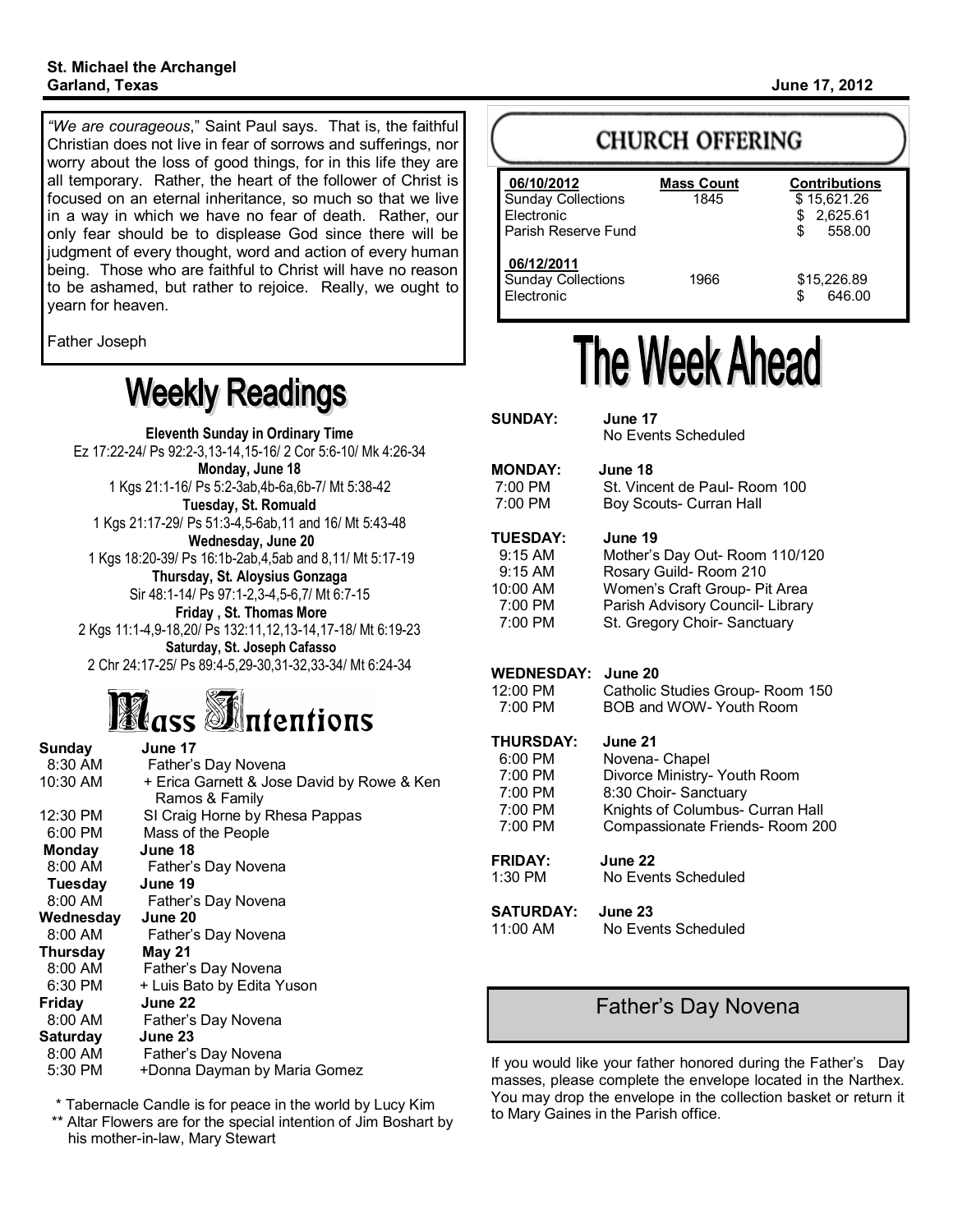#### Middle School Youth Ministry Powered by



**Meets every Wednesday from 6:30-8:00 PM in Curran Hall.**

#### **2012- 2013 Confirmation Parents**

The Confirmation packet will be available at http://www.smlifeteen.com by May 31. Please begin a discussion with your teen about choosing a Confirmation sponsor and Confirmation saint.

#### **Confirmation Rehearsal- Thursday, April 25, 2013 Confirmation Mass- Friday, April 26, 2013**

We have begun **in-house registration** for 7th and 8th grade students belonging to families that have attended Faith Formation, Edge & Life Teen during the past year. Please return **only** the completed form at this time. Fees will be collected in July.

#### **Summer Activities**

- Teens 13-17 years old can volunteer for Vacation Bible School - June 25-29
- Tuesdays at 8 AM- Breakfast of Champions (Mass and a fun activity)
- $\star$ Thursdays at 7 PM - Bowling league - 10 weeks of bowling, \$10 per week for 3 games with an additional \$2 for shoe rental. This is a commitment. You are responsible for the weekly \$10 fee and for finding a sub if you are unable to attend.

For more information, call or email Rachel Kollhoff at (972) 279-6581, ext. 17, or rachel@stmichaelgarland.org.

## The Rosary Guild

The Rosary Guild is back and will meet on the third Tuesday of each month (except November and December) at 9:15 AM in Room 210. The next meeting will be held on **June 19**. All parishioners are welcome including daily Mass participants, craft ladies, MDO parents, home schooled families, and anyone interested in promoting devotion to the rosary by making and sending bead/string rosaries to the missions and twine rosaries to our troops. All supplies will be provided. Contact Mary Cormier at (972) 270-4572 for more information.

## Vacation Bible School

**Save the date - June 25-29** for Vacation Bible School Registration is now open. Forms may be obtained at www.smlifeteen.com or **pink forms** may be found in the Narthex of the church. If you would like to donate or volunteer, please contact Rachel Kollhoff.

High School Youth Ministry

Powered by



**Life Teen starts with a youth Mass at 6 PM followed by Life Night which ends at 9 PM.**

#### **Registration**

Parents, please help by registering your teen for the Life Teen program. The forms may be found at http://www.smlifeteen.com.

#### **Summer Activities**

- Tuesdays at 8 AM Breakfast of Champions (Mass and a fun activity)
- Wednesdays from 7-9 PM BOB and WOW
- Thursdays at 7 PM Bowling league 10 weeks of bowling, \$10 per week for 3 games with an additional \$2 for shoe rental. This is a commitment. You are responsible for the weekly \$10 fee and for finding a sub if you are unable to attend.

 For more information, call or email Rachel Kollhoff at (972) 279-6581, ext. 17 or rachel@stmichaelgarland.org.

## Parish Directory

#### **Additional make up dates are now available. July 6 and 7**

Please visit our website at www.stmichaelgarland.org to schedule your appointment. There is no cost to have your portraits made, and you will receive a complimentary 8x10 portrait and **a directory** for participating. This will be the last chance to sign up, so please take advantage of these dates now. You may also contact Mary Gaines in the parish office to schedule an appointment.

## Grief Ministry

Grief Ministry will begin its fall sessions on Thursday, October 4, 2012, from 7 to 9 PM. There will be more information on the sessions in August.

#### **You and your emotions during grief**

*There is a sacredness in tears, they are not the mark of weakness but of power. They speak more eloquently than ten thousand tongues. They are messengers of overwhelming grief, of deep contrition, and of unspeakable love.* 

*Washington Irving*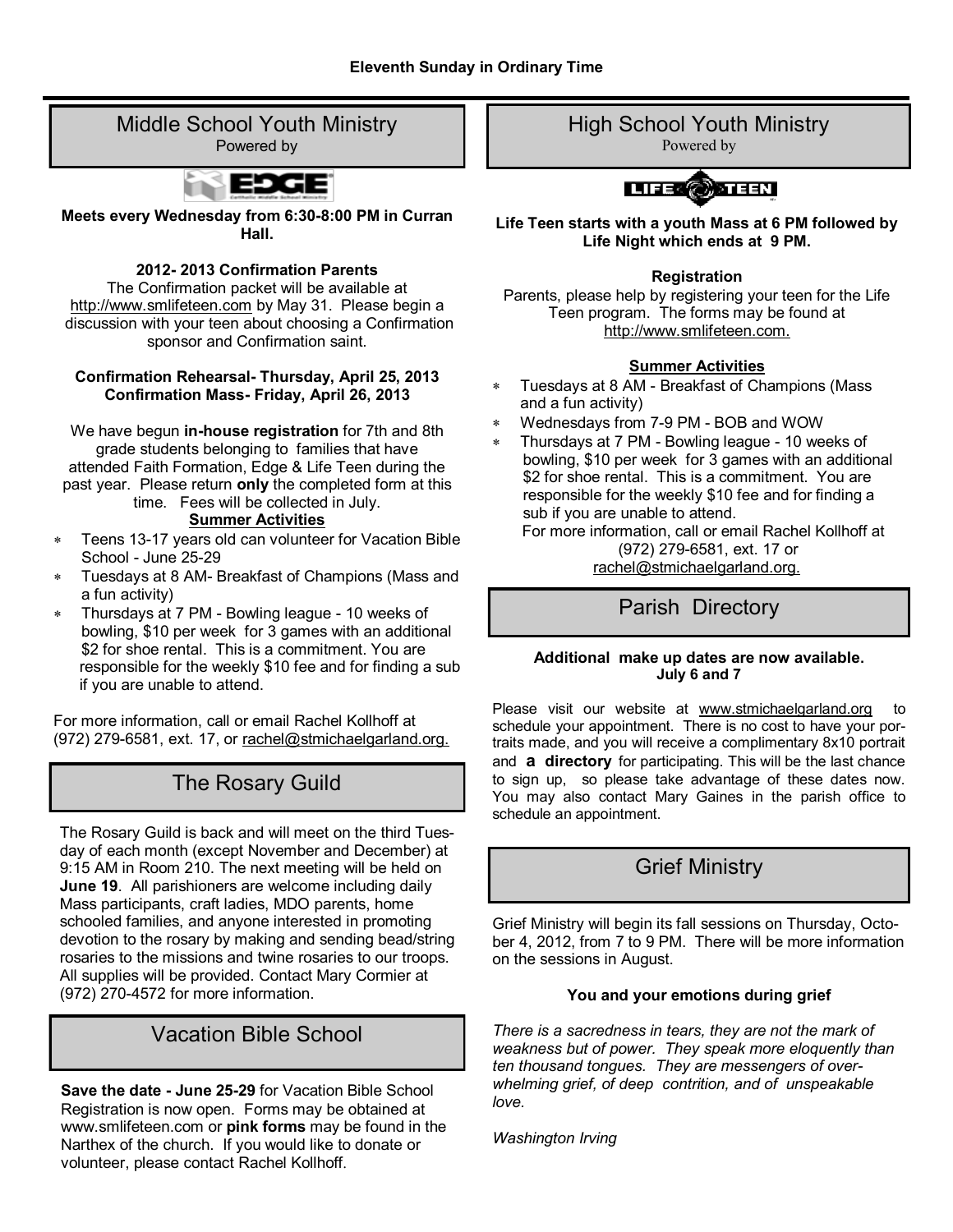OF COLUMBUS

#### **Saint Michael the Archangel Boy Scout Troop 548**

| June 18 | Boy Scout Meeting, 7 PM, Curran Hall        |
|---------|---------------------------------------------|
| June 21 | Order of the Arrow Chapter Meeting          |
|         | June 24-30 Summer Camp at Trevor Rees-Jones |
| June 25 | No Boy Scout Meeting/Summer Schedule        |

For more information contact: Scoutmaster Chris Fowler Email: cdf364@att.net



## Bowling League

Interested in joining the St. Michael Bowling League?

- Beginning June 14, 2012, at 7 PM and continuing every Thursday. There will be an orientation meeting on June 14 at 6:30 PM.
- 10-week league  $\star$
- \$10 every week with an additional \$2 shoe rental  $\ast$
- Located at Showplace Lanes, Garland, TX.  $\star$
- $\ast$ Anyone can join!
- You create your own team of 3 and compete against a different team each week
- The league will end on Thursday, August 16, 2012.
- It is a commitment. You are responsible for the \$10 weekly fee and for finding a sub if you are unable to attend.

If you are interested in joining the bowling league or have questions, email or call Rachel Kollhoff, (972) 279-6581.

## Adult RCIA Classes

Beginning on **August 7**, Adult RCIA classes will be held on Tuesday evenings at 7 PM in Room 110. The Sunday morning classes will begin on **September 9** at 9 AM in Room 110. We are providing two classes this year, an evening class as well as a morning class, to better accommodate work schedules. Anyone interested in becoming Catholic or learning more about the Catholic faith is invited to attend. If you have any questions or would like to register, please call Gloria Gove at (972) 279-6581 ext. 11, or pcl-gloria@stmichaelgarland.org.



## IN SERVICE TO ONE. IN SERVICE TO ALL. June 17 Happy Father's Day June 21 **Business Meeting**  June 23 Officer Installation: 4:30 PM in Curran Hall Corporate Communion: 5:30 PM Mass Dinner: After Mass in Curran Hall June 30 Knights attend a Texas Ranger Baseball Game: bus leaves St. Michael at 4 PM. July 4 Independence Day! July 8 Blood Drive in Curran Hall after 8:30 AM, 10:30 AM, and 12:30 PM Mass Pancake Breakfast in Curran Hall after 8:30 AM and 10:30 AM Masses. July 12 Officer/Directors Meeting July 19 | Business Meeting

Prayer Group

St. Michael has a **Prayer Group** who prays daily for those who have prayer requests. Your requests may be placed in the Prayer Box located in the Narthex. If you would like to join this group and think you may be interested in this ministry, call Mary Gaines in the Parish office and leave your name and phone number where you may be contacted. A prayer list with all the names of the individuals asking for special prayers is mailed once a month to all ministers. You may do this in the comfort of your home.

The prayer group would like to know if your prayers have been answered. They want to know how effective the group's prayers are in the lives of the people for whom they are praying. Drop a note in the prayer box with your name and if your intentions were granted; you do not have to say what or for whom you are praying.

## Food Pantry Volunteers

Volunteers are needed in the Food Pantry, Monday thru Friday from 9:00-11:30 AM. If you are interested, please contact the parish office (972) 279-6581 and leave your name and telephone number.